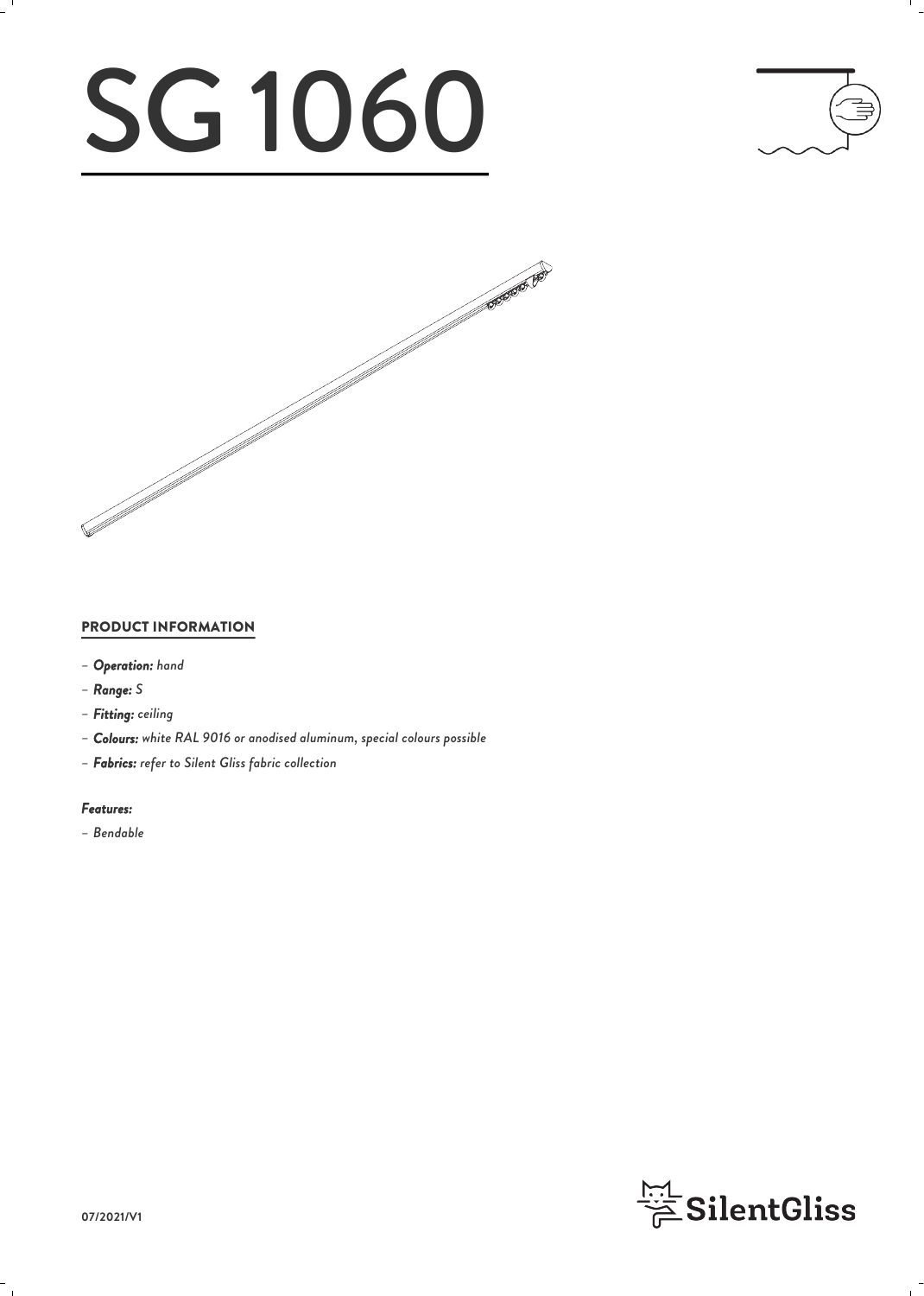# SYSTEM SPECIFICATIONS

## A. PROFILE

**Profile and bending information**





*6 cm, 10 cm, 12 cm, 20 cm, >30 cm*







# **C. SPECIFICATION** EN

*EN Silent Gliss SG 1060 Hand Drawn Curtain Track System. Comprises aluminium profile SG1060 supplied made to measure in silver anodised or white powder coated, alternatively a specified RAL colour. SG 3533 at 14/m and 2 end covers SG 3061/* TEXT *end stops SG 3070 per length. Top fixed with brackets SG 3060 at max. 300 mm centres.*

### *SV*

*Silent Gliss SG 1060 handdragssystem. Består av aluminiumprofil SG 1060 i specificerad längd i vitlack, alu natur eller angiven RAL färg. 14 st SG 3533 glid per meter, 2 st SG 3061 ändskydd samt 2 st SG 3070 vridstopp per system. Takmonteras med fäste SG 3060 c/c 300 mm.*

### *NO*

*Silent Gliss SG 1060 manuell gardinskinne. Består av aluminiumprofil SG 1060 i spesifisert lengde, standard i hvitlakkert eller alu natur. Kan også leveres i spesifisert RAL farge. 14 stk SG 3533 glidere pr meter, 2 stk SG 3061 endelokk samt 2 stk SG 3070 vristopp pr system. Takmonteres med feste SG 3060 c/c 300 mm.*

### *DA*

*Silent Gliss SG 1060 håndtrukket gardinskinnesystem. Består af en aluminiumprofil SG1060 i ønsket længde, sølvanodiseret eller hvid pulverlakering, alternativt en specificeret RAL-farve. 14 stk. SG 3533 glidere pr. m og 2 stk. endelåg SG 3061 samt 2 stk. SG 3070 endestop pr. længde. Loftmonteres med beslagene SG 3060 med højst 300 mm afstand.*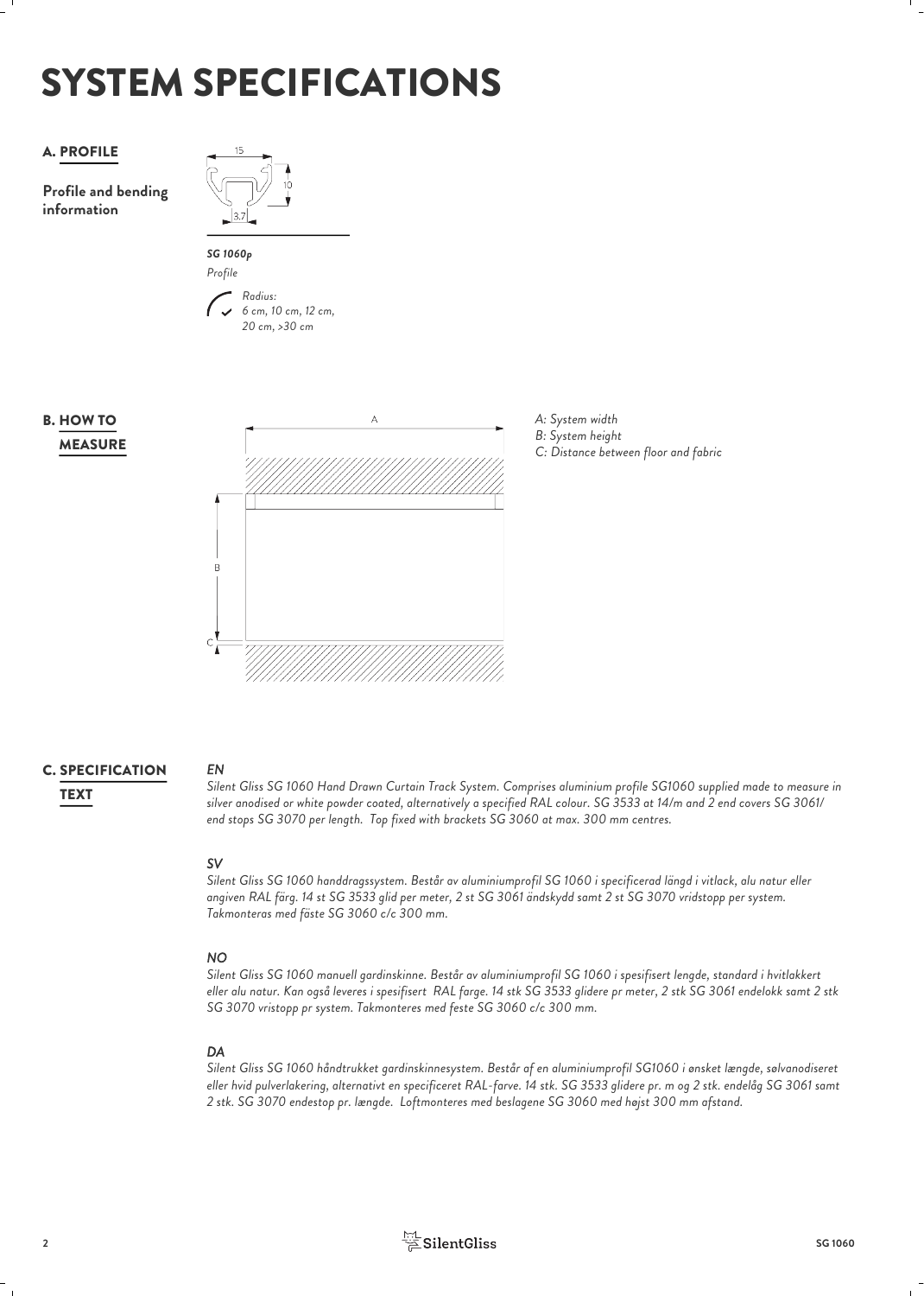# FITTING

### INFORMATION **A. FITTING**

*For detailed fitting information, visit the Silent Gliss* FITTING *website.*

**Fixing points**

| 100<br>ده کا | max. 300 | . | max. 300 | 100 |
|--------------|----------|---|----------|-----|
|              |          |   |          |     |
|              |          |   |          |     |

#### B. CEILING FITTING

**Clamp SG 3060**





*SG 3060 Clamp*

# GENERAL NOTES

#### *Dimensions*

- *– Measurements are in mm except where indicated.*
- *– Max. kg relates to fabric incl. accessories.*
- *– Stack size depends on curtain make-up and fabric thickness.*
- *– Distance between gliders max. 80 mm / distance between rollers max. 100 mm.*
- *– Recommended distance floor / fabric: 20 mm.*
- *– In order to determine system height (B), the smallest room height must be taken into account.*

### *Fitting*

- *– Installation by qualified fitter only.*
- *– Number of brackets and fitting positions / fixing points vary depending on fitting surface, system weight, fabric make-up, screw / fixing type and obstacles.*
- *– Qualified fitter must use appropriate screws / fixings for each situation.*
- *– Profile lip if applicable to be installed to room side.*

### *Child Safety*

- *– All relevant Silent Gliss systems correspond to child safety EN 13120.*
- *– All parties involved must comply with EN 13120.*

# $\frac{151}{25}$ SilentGliss 3